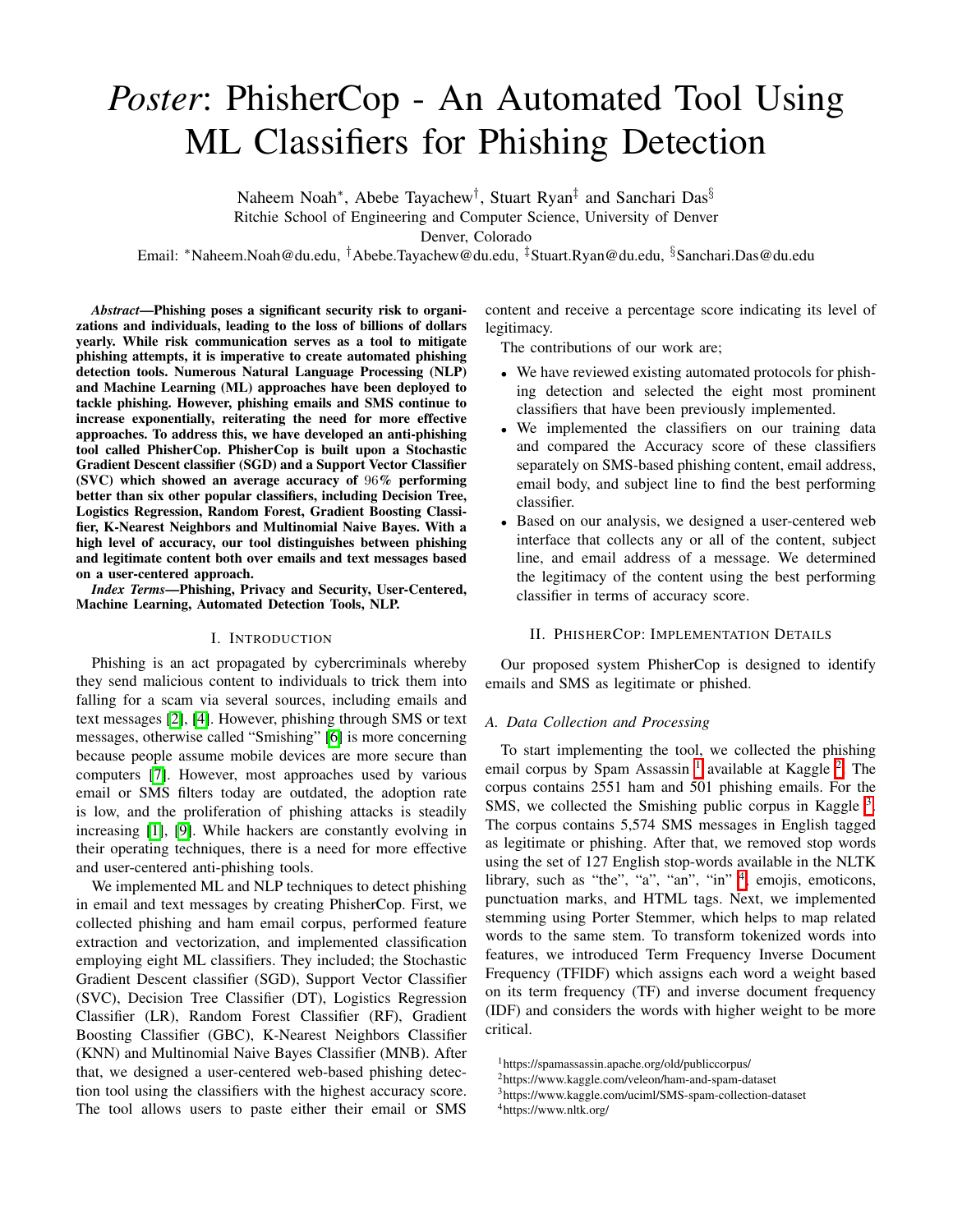# *B. Comparison of Machine Learning Classifiers*

*1) SMS Classification Comparison:* SMS only contains the text. We collected our SMS ham and phishing data, cleaned and pre-processed the data, implemented tokenization and feature vectorization using TFIDF, and performed model and hyperparameter tuning with GridSearch  $\frac{5}{5}$ . SGD classifier showed better accuracy at 98*.*4% performing better than SVC(98*.*1%).

*2) Email Classification Comparison:* We classified the email address, subject line, and body separately for emails.

Email Address Classification: In the test dataset, the SGD classifier performed best with an accuracy of 93*.*5%, and KNN followed it with 92*.*9%. Random Forest showed the lowest level of accuracy in predicting phishing email addresses with 84*.*1%. Logistic Regression and Decision Trees are closer with 85*.*6% and 85*.*4%, respectively.

Email Subject Classification: SVC was classified with a higher level of accuracy of 93*.*7% while SGD followed closely with an accuracy of 93*.*4% in the subject classification. This is followed by KNN and Gradient Boosting at 91*.*5% and 91*.*1%, respectively. Finally, random Forest exhibits the lowest accuracy level at 85*.*3%.

Email Body Classification: The highest level of accuracy was seen in the email body classification. SGD classifier and SVC ranked higher accuracy with 98*.*7% and 98*.*3%, respectively. This was followed by KNN and Gradient Boosting with 98*.*0% and 96*.*5%, respectively. While Random Forest (88*.*8%) increased accuracy compared to email addresses and email bodies, it remained the lowest.

## III. PHISHERCOP: OVERVIEW AND PERFORMANCE

PhisherCop was implemented by using Python Flask Framework  $\left| \cdot \right|$ . Users input the sender's email address, email body, and email subject or the SMS message, and the legitimacy score is calculated.

#### *A. Web Interface*

The web portal is designed with Hypertext Markup Language (HTML) $\sqrt{7}$  and Cascading Style Sheets (CSS) and styled with CSS  $\frac{8}{5}$ . The interface is designed with three fields and a submit button. The content field is mandatory and collects either the email body or the SMS message. However, the subject and the email address are optional, only to be inputted for email messages.

#### *B. Input Analysis*

We introduced the pickle module  $\sqrt{9}$  to embed the machine learning classifiers with the highest accuracy in our web application. The module uses the dump function to embed or pickle a fitted classifier into a file or object, which can then be loaded, unpickled, or deserialized through the load function.

The inputted content, email address, and subject are parsed to the unpickled classifier for the classification to determine its legitimacy.

The dataset was divided into two parts, the training dataset and the test dataset. First, we split the datasets into 70% training and 30% testing. To evaluate the performance of the classifiers, we measured the accuracy. Our experiment indicated that SGD better predicted SMS content with an accuracy score of 98*.*4% when fitted to the test data. This highlights that SGD performs well when used to predict the legitimacy of an SMS. Although [8] indicated that Neural Network betterpredicted SMS, they only compared with SVM and Decision Tree. While SGD was more accurate than SVM and Decision Tree, we did not compare it with Neural Network.

For email classification, SGD showed higher accuracy for an email address and email body at an average accuracy of 93*.*5% and 98*.*7%, respectively. This is similar to the work of [5], where SGD accrued an accuracy of 98*.*1%. On the other hand, SVC gave the highest accuracy for email subject lines at an average accuracy of 93*.*7%.

## IV. CONCLUSION

This paper reports on an anti-phishing detection tool that we created called PhisherCop. We implemented NLP and ML techniques to differentiate between legitimate and phishing emails and legitimate SMS and phishing SMS. We compared eight ML classifiers, and we realized the SGD classifier performed very well in detecting phishing SMS, phishing email address and phishing email bodies. Our analysis found that SVC gave higher accuracy for detecting phishing subject lines. Upon completing our comparison, we implemented PhisherCop, a web-based tool that predicts the validity of an email (subject line, email address, and body) and SMS through the Accuracy score. We leveraged the best performing classifiers we identified from our classification comparison.

#### V. LIMITATIONS AND FUTURE WORK

We implemented NLP and ML techniques to develop an anti-phishing tool called PhisherCop. We will include BERT **[3]** as a baseline for our ground truth evaluation. While we focused on accuracy score which gives the ratio of correct predictions to the total number of input samples. Other evaluation metrics such as Precision, Recall, Specificity and F1 score could be explored to determine the robustness of the model. Thus, we plan to extend this work to test the users by conducting user studies with this tool as a future extension.

#### VI. ACKNOWLEDGEMENT

We would like to acknowledge the Inclusive Security and Privacy-focused Innovative Research in Information Technology (InSpirit) Lab at the University of Denver. Any opinions, findings, and conclusions or recommendations expressed in this material are solely those of the authors and do and do not necessarily reflect the views of the University of Denver.

<sup>5</sup>https://scikit-learn.org/stable/modules/grid*search.html* 6https://flask.palletsprojects.com/en/2.0.x/

<sup>7</sup>https://www.w3schools.com/html/

<sup>8</sup>https://www.w3schools.com/css/

<sup>9</sup>https://docs.python.org/3/library/pickle.html